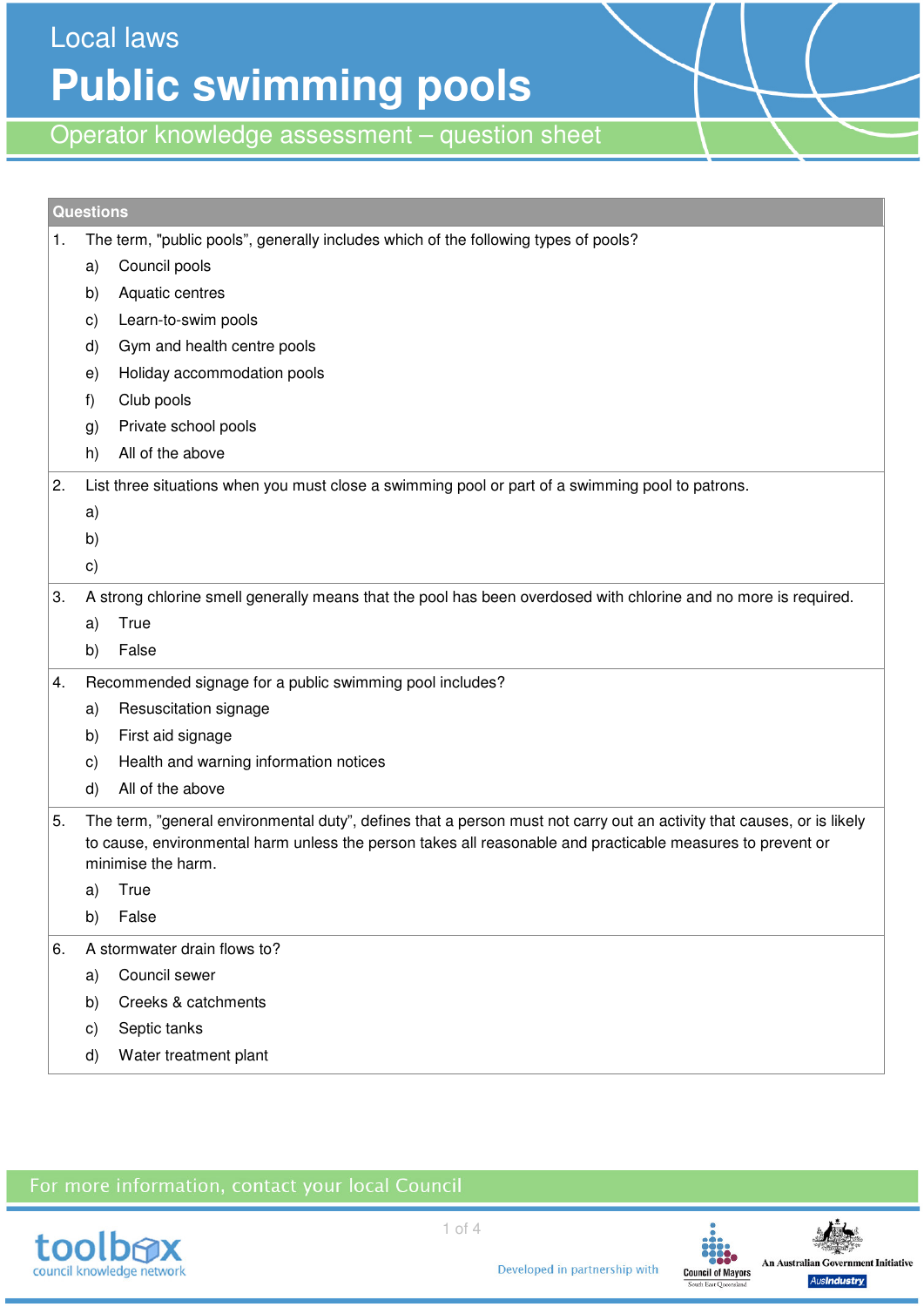| 7.  |                                                                                                                                       | What is the acceptable pH range for a public pool in Queensland?                                                                   |  |
|-----|---------------------------------------------------------------------------------------------------------------------------------------|------------------------------------------------------------------------------------------------------------------------------------|--|
|     | a)                                                                                                                                    | $7.0 - 8.0$                                                                                                                        |  |
|     | b)                                                                                                                                    | $7.0 - 7.6$                                                                                                                        |  |
|     | C)                                                                                                                                    | $7.2 - 7.8$                                                                                                                        |  |
|     | d)                                                                                                                                    | $6.8 - 8.2$                                                                                                                        |  |
| 8.  |                                                                                                                                       | A public pool operator should have a minimum of the following qualifications?                                                      |  |
|     | a)                                                                                                                                    | Life saving qualification                                                                                                          |  |
|     | b)                                                                                                                                    | Nationally recognised training and assessment program which is industry based (ie accredited pool technician                       |  |
|     |                                                                                                                                       | course)                                                                                                                            |  |
|     | C)                                                                                                                                    | Degree or diploma in water chemistry                                                                                               |  |
|     | d)                                                                                                                                    | A and B                                                                                                                            |  |
|     | e)                                                                                                                                    | A, B and C                                                                                                                         |  |
| 9.  |                                                                                                                                       | A swimming pool's surroundings and facilities are a potential source of contamination to the water within the pool.                |  |
|     | a)                                                                                                                                    | True                                                                                                                               |  |
|     | b)                                                                                                                                    | False                                                                                                                              |  |
|     |                                                                                                                                       | 10. Which of the following documents/records are required, as a minimum, to be kept at the site?                                   |  |
|     | a)                                                                                                                                    | Health and safety incidents                                                                                                        |  |
|     | b)                                                                                                                                    | Water quality monitoring                                                                                                           |  |
|     | C)                                                                                                                                    | Copy of approval                                                                                                                   |  |
|     | d)                                                                                                                                    | All of the above                                                                                                                   |  |
|     |                                                                                                                                       |                                                                                                                                    |  |
|     |                                                                                                                                       | 11. The maximum total chlorine level can be no greater than the 1mg/L above the free chlorine level, up to a maximum<br>of 10mg/L. |  |
|     | a)                                                                                                                                    | True                                                                                                                               |  |
|     | b)                                                                                                                                    | False                                                                                                                              |  |
| 12. |                                                                                                                                       | Cyanuric acid can appropriately be used in?                                                                                        |  |
|     | a)                                                                                                                                    | Outdoor swimming pools                                                                                                             |  |
|     | b)                                                                                                                                    | Indoor non-heated swimming pools                                                                                                   |  |
|     | C)                                                                                                                                    | Spas utilising only bromine as a sanitiser                                                                                         |  |
|     | d)                                                                                                                                    | All of the above                                                                                                                   |  |
|     |                                                                                                                                       |                                                                                                                                    |  |
|     |                                                                                                                                       | 13. Chemical levels for correct pool water sanitation must be in accordance with?                                                  |  |
|     | a)                                                                                                                                    | Equipment manufacturer's specifications                                                                                            |  |
|     | b)                                                                                                                                    | Pool shop recommendations                                                                                                          |  |
|     | C)                                                                                                                                    | State government guidelines                                                                                                        |  |
|     | d)                                                                                                                                    | Council's Local Law                                                                                                                |  |
|     | 14. Liquid wastes must not be discharged or released to the sewer system unless there is a trade waste approval<br>issued by Council. |                                                                                                                                    |  |
|     | a)                                                                                                                                    | True                                                                                                                               |  |
|     | b)                                                                                                                                    | False                                                                                                                              |  |
|     |                                                                                                                                       |                                                                                                                                    |  |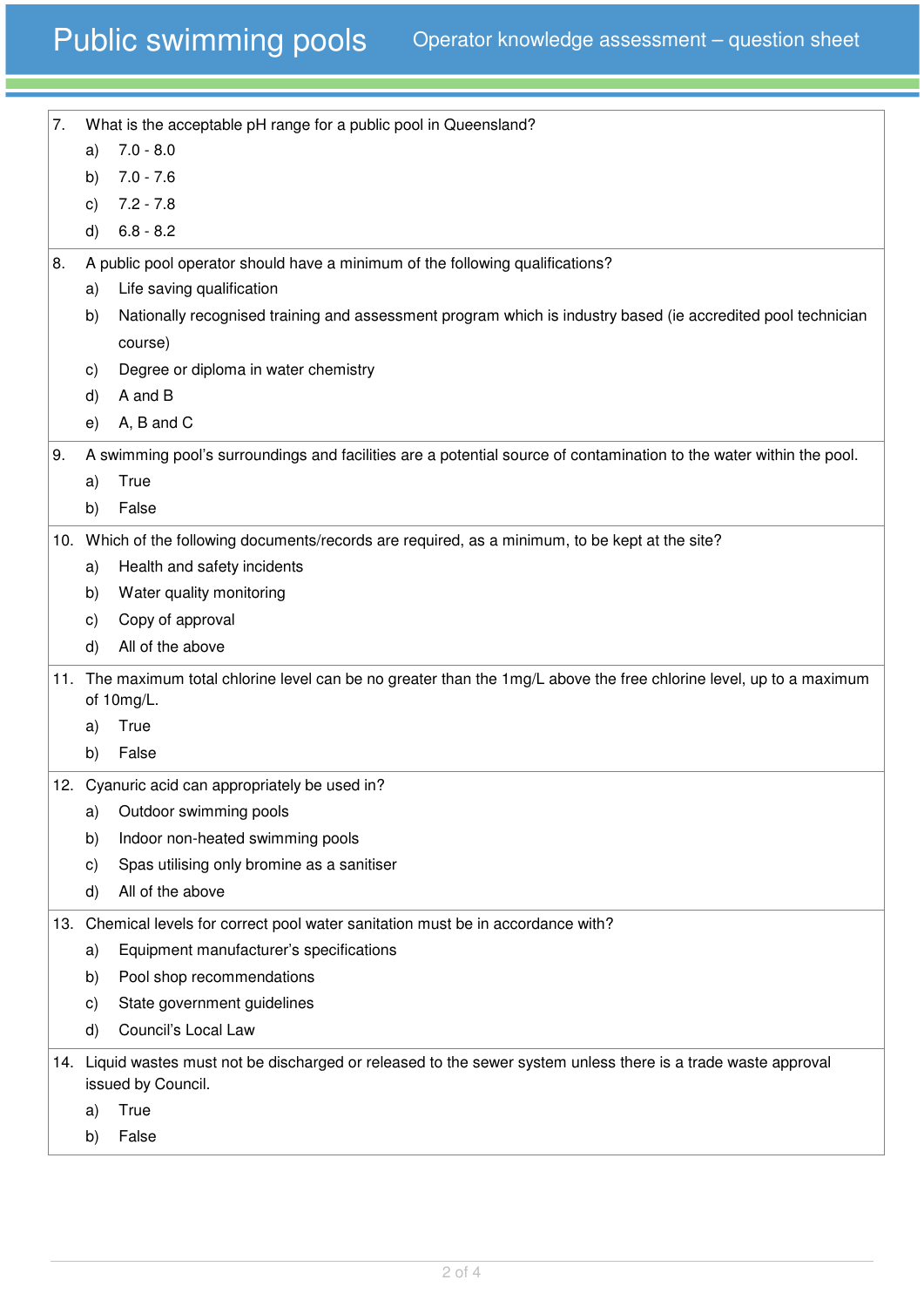|                                 | 15. Name three resources that can assist you in operating a public pool in Queensland?                                  |                                                                                                                                                                            |  |  |  |
|---------------------------------|-------------------------------------------------------------------------------------------------------------------------|----------------------------------------------------------------------------------------------------------------------------------------------------------------------------|--|--|--|
|                                 | a)                                                                                                                      |                                                                                                                                                                            |  |  |  |
|                                 | b)                                                                                                                      |                                                                                                                                                                            |  |  |  |
|                                 | $\mathbf{c})$                                                                                                           |                                                                                                                                                                            |  |  |  |
|                                 |                                                                                                                         | 16. Supervision of public pools is not required when there is extensive signage and fencing.                                                                               |  |  |  |
|                                 | a)                                                                                                                      | True                                                                                                                                                                       |  |  |  |
|                                 | b)                                                                                                                      | False                                                                                                                                                                      |  |  |  |
|                                 |                                                                                                                         | 17. The required minimum free chlorine levels for spas and swimming pools are the same.                                                                                    |  |  |  |
|                                 | a)                                                                                                                      | True                                                                                                                                                                       |  |  |  |
|                                 | b)                                                                                                                      | False                                                                                                                                                                      |  |  |  |
|                                 |                                                                                                                         | 18. Which of the following should be prohibited from entering a swimming pool?                                                                                             |  |  |  |
|                                 | a)                                                                                                                      | Animals                                                                                                                                                                    |  |  |  |
|                                 | b)                                                                                                                      | Persons who have a contagious or offensive disease                                                                                                                         |  |  |  |
|                                 | C)                                                                                                                      | Glass items                                                                                                                                                                |  |  |  |
|                                 | d)                                                                                                                      | All of the above                                                                                                                                                           |  |  |  |
|                                 | 19. Water testing for high usage pools (Council pools, learn to swim centres, water parks) should be conducted at least |                                                                                                                                                                            |  |  |  |
|                                 | how many times a day?                                                                                                   |                                                                                                                                                                            |  |  |  |
|                                 | a)                                                                                                                      | Once a day                                                                                                                                                                 |  |  |  |
|                                 | b)                                                                                                                      | Twice a day                                                                                                                                                                |  |  |  |
|                                 | C)                                                                                                                      | 5 times a day                                                                                                                                                              |  |  |  |
|                                 | d)                                                                                                                      | 8 times a day                                                                                                                                                              |  |  |  |
| between different public pools. |                                                                                                                         | 20. Supervision requirements for a swimming pool are based upon a site's specific needs and can vary considerably                                                          |  |  |  |
|                                 | a)                                                                                                                      | True                                                                                                                                                                       |  |  |  |
|                                 | b)                                                                                                                      | False                                                                                                                                                                      |  |  |  |
|                                 | day?                                                                                                                    | 21. Water testing for low usage (low usage pools, hotel/motel pools) must be conducted at least how many times a                                                           |  |  |  |
|                                 | a)                                                                                                                      | Once a day                                                                                                                                                                 |  |  |  |
|                                 | b)                                                                                                                      | Twice a day                                                                                                                                                                |  |  |  |
|                                 | $\mathsf{c})$                                                                                                           | 5 times a day                                                                                                                                                              |  |  |  |
|                                 | d)                                                                                                                      | 8 times a day                                                                                                                                                              |  |  |  |
|                                 |                                                                                                                         | 22. Pathogenic microorganisms that are of a particular concern (can cause detrimental health effects) when found in<br>swimming pool water include which of the following? |  |  |  |
|                                 | a)                                                                                                                      | Giardia and Cryptosporidium                                                                                                                                                |  |  |  |
|                                 | b)                                                                                                                      | Listeria monocytogenes and Bacillus cereus                                                                                                                                 |  |  |  |
|                                 | $\mathsf{c})$                                                                                                           | Salmonella and E.Coli                                                                                                                                                      |  |  |  |
|                                 | d)                                                                                                                      | Campylobacter and Clostridium botulinum                                                                                                                                    |  |  |  |